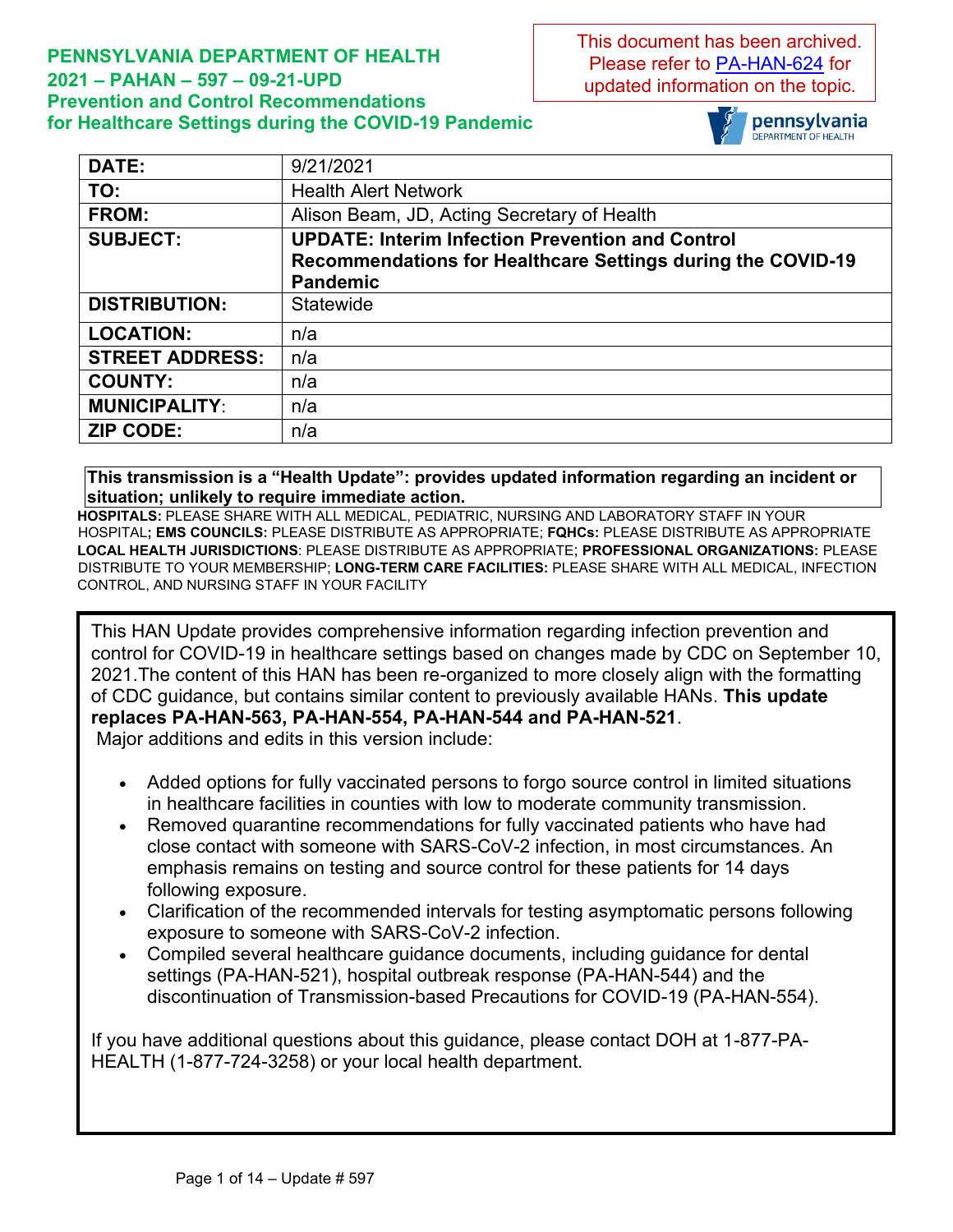This guidance has been updated based on currently available information about COVID-19 and the current situation in Pennsylvania. It applies to all persons regardless of COVID-19 vaccination status, unless otherwise indicated. **This HAN replaces PA-HAN-563, PA-HAN-554, PA-HAN-544, and PA-HAN-521**. If you have questions about this guidance, please contact DOH at **1-877-PA-HEALTH (1-877-724-3258)** or your local health department. This guidance is not intended for nonhealthcare settings (e.g., schools) OR for persons outside of healthcare settings.

# **Defining Community Transmission of SARS-CoV-2**

Several of the IPC measures (e.g., use of source control, screening testing) are influenced by levels of SARS-CoV-2 transmission in the community. Two different indicators in [CDC's COVID](https://covid.cdc.gov/covid-data-tracker/#county-view)-19 Data [Tracker](https://covid.cdc.gov/covid-data-tracker/#county-view) are used to determine the level of SARS-CoV-2 transmission for the county where the healthcare facility is located. If the two indicators suggest different transmission levels, the higher level of community transmission should be selected.

#### **1. RECOMMENDED ROUTINE INFECTION PREVENTION AND CONTROL (IPC) PRACTICES DURING THE COVID-19 PANDEMIC**

DOH recommends using the following additional infection prevention and control practices during the COVID-19 pandemic, along with standard practices recommended as a part of routine healthcare delivery to all patients. These practices are intended to apply to all patients, not just those with suspected or confirmed SARS-CoV-2 infection (See Section 2 for additional practices that should be used when caring for patients with suspected or confirmed SARS-CoV-2 infection).

#### **A. Establish a Process to Identify and Manage Individuals with Suspected or Confirmed SARS-CoV-2 Infection**

- Ensure everyone is aware of recommended IPC practices in the facility.
	- $\circ$  Post visual alerts (e.g., signs, posters) at the entrance and in strategic places (e.g., waiting areas, elevators, cafeterias) with instructions about current IPC recommendations (e.g., when to use source control and perform hand hygiene). Dating these alerts can help ensure people know that they reflect current recommendations.
- Establish a process to identify anyone entering the facility, regardless of their vaccination status, who has any of the following so that they can be properly managed:
	- 1) A positive viral test for SARS-CoV-2;
	- 2) Symptoms [of COVID-19,](https://www.cdc.gov/coronavirus/2019-ncov/symptoms-testing/symptoms.html) or
	- 3) Who meets criteria for quarantine or exclusion from work.

Options could include (but are not limited to): individual screening on arrival at the facility; or implementing an electronic monitoring system in which individuals can self-report any of the 3 above criteria before entering the facility.

- Healthcare personnel (HCP), even if fully vaccinated, should report any of the 3 above criteria to occupational health or another point of contact designated by the facility. Recommendations for evaluation and work restriction of these HCP are in [PA-HAN-596.](https://www.health.pa.gov/topics/Documents/HAN/2021-596-9-16-UPD-Work%20Restrict.pdf)
- Visitors meeting any of the 3 above criteria should generally be restricted from entering the facility until they have met criteria to end isolation or quarantine, respectively. Additional information about visitation for [nursing homes](https://www.cms.gov/medicareprovider-enrollment-and-certificationsurveycertificationgeninfopolicy-and-memos-states-and/nursing-home-visitation-covid-19-revised) and [intermediate care facilities for individuals](https://www.cms.gov/files/document/qso-21-14-icf-iid-prtf.pdf)  [with intellectual disabilities and psychiatric residential treatment facilities](https://www.cms.gov/files/document/qso-21-14-icf-iid-prtf.pdf) is available from CMS.
- Patients meeting any of the three above criteria should be managed as described in Section 2.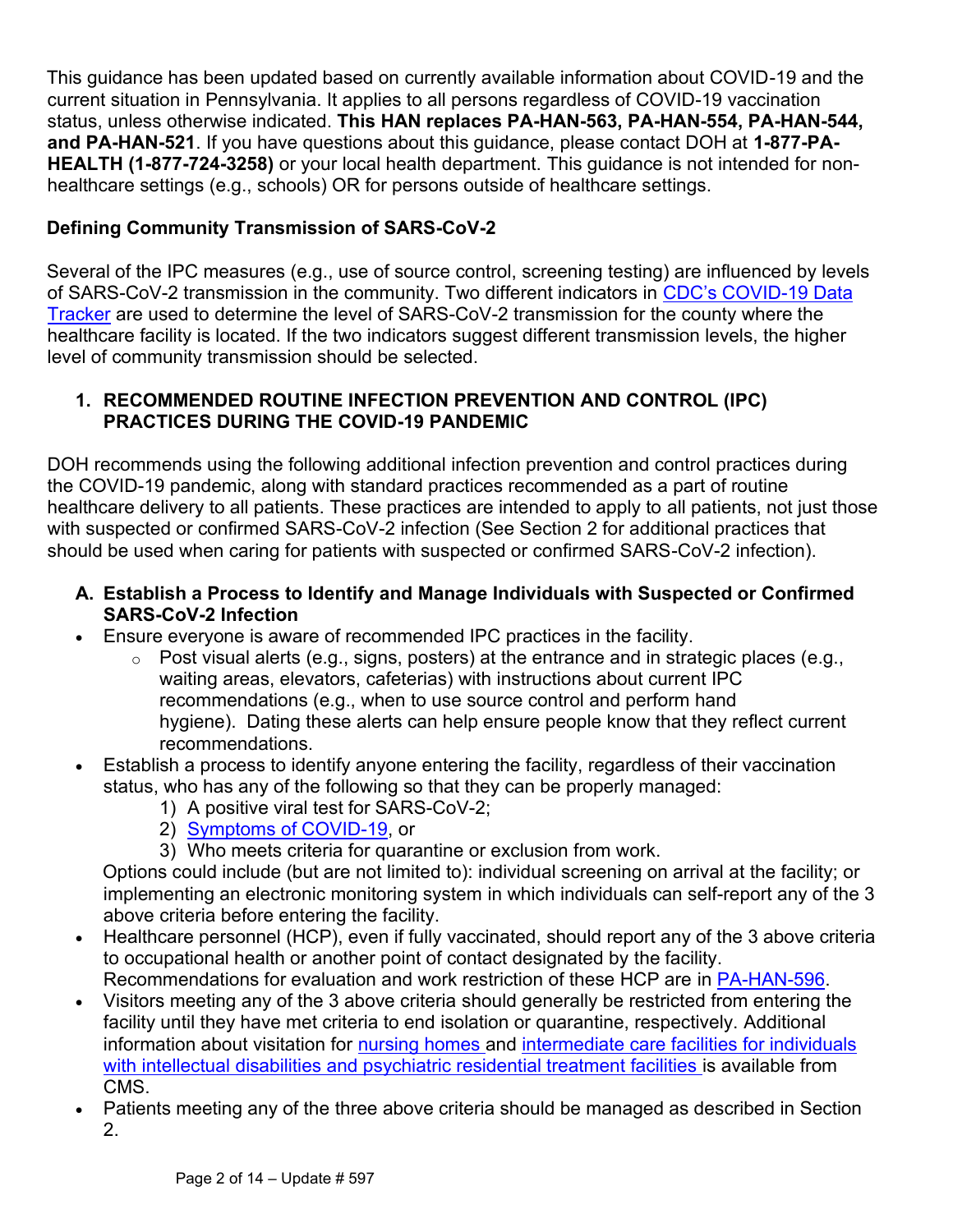• Unvaccinated HCP, patients and visitors should be [offered resources and](https://www.cdc.gov/coronavirus/2019-ncov/vaccines/index.html) information about the importance of receiving the COVID-19 vaccine.

#### **B. Implement Source Control Measures**

[Source control](https://www.cdc.gov/coronavirus/2019-ncov/hcp/infection-control-recommendations.html#sourcecontrol) refers to use of respirators or well-fitting facemasks or cloth masks to cover a person's mouth and nose to prevent spread of respiratory secretions when they are breathing, talking, sneezing or coughing.

Source control options for HCP include:

- o A NIOSH-approved N95 or equivalent or higher-level respirator,
- o A respirator approved under standards used in other countries that are similar to NIOSH-approved N95 filtering facepiece respirators (note: these should not be used instead of a NIOSH-approved respirator when respiratory protection is indicated), OR
- $\circ$  A well-fitting facemask.

When used solely for source control, any of the options listed above could be used for an entire shift unless they become soiled, damaged or hard to breathe through. If they are used during the care of patient for which a NIOSH-approved respirator or facemask is indicated for personal protective equipment (PPE) (e.g., NIOSH-approved N95 or equivalent or higher-level respirator during the care of a patient with SARS-CoV-2 infection, facemask during a surgical procedure or during care of a patient on Droplet Precautions), they should be removed using proper doffing technique and discarded after the patient care encounter and a new one should be donned.

Source control and physical distancing (when physical distancing is feasible and will not interfere with provision of care) are recommended for **everyone in a healthcare setting**. This is particularly important for individuals, regardless of their vaccination status, who live or work in counties with substantial to high community transmission or who have:

- Not been fully vaccinated;
- Suspected or confirmed SARS-CoV-2 infection or other respiratory infection (e.g., those with runny nose, cough, sneeze);
- Are fully vaccinated but had close contact (patients and visitors) or a higher-risk exposure (for HCP; per [PA-HAN-596\)](https://www.health.pa.gov/topics/Documents/HAN/2021-596-9-16-UPD-Work%20Restrict.pdf) with someone with SARS-CoV-2 infection for 14 days after their exposure, including those residing or working in areas of a healthcare facility experiencing SARS-CoV-2 transmission (i.e., outbreak);
- Moderate to severe immunocompromise; or
- Otherwise had source control and physical distancing recommended by public health authorities.

While it is generally safest to implement universal use of source control for everyone in a healthcare setting, the following allowances could be considered for **fully vaccinated individuals** (who do not otherwise meet the criteria described above) in healthcare facilities **located in counties with low to moderate community transmission**. Fully vaccinated people might choose to continue using source control if they or someone in their household is immunocompromised or at [increased risk for severe disease](https://www.cdc.gov/coronavirus/2019-ncov/need-extra-precautions/people-with-medical-conditions.html), or if someone in their household is unvaccinated.

- **Fully Vaccinated HCP in Areas of Low to Moderate Transmission**:
	- o Consistent with [guidance for the community](https://www.cdc.gov/coronavirus/2019-ncov/vaccines/fully-vaccinated-guidance.html) could choose to not wear source control or physically distance when they are in well-defined areas that are restricted from patient access, if consistent with the policy of the facility (e.g., staff meeting rooms, kitchen).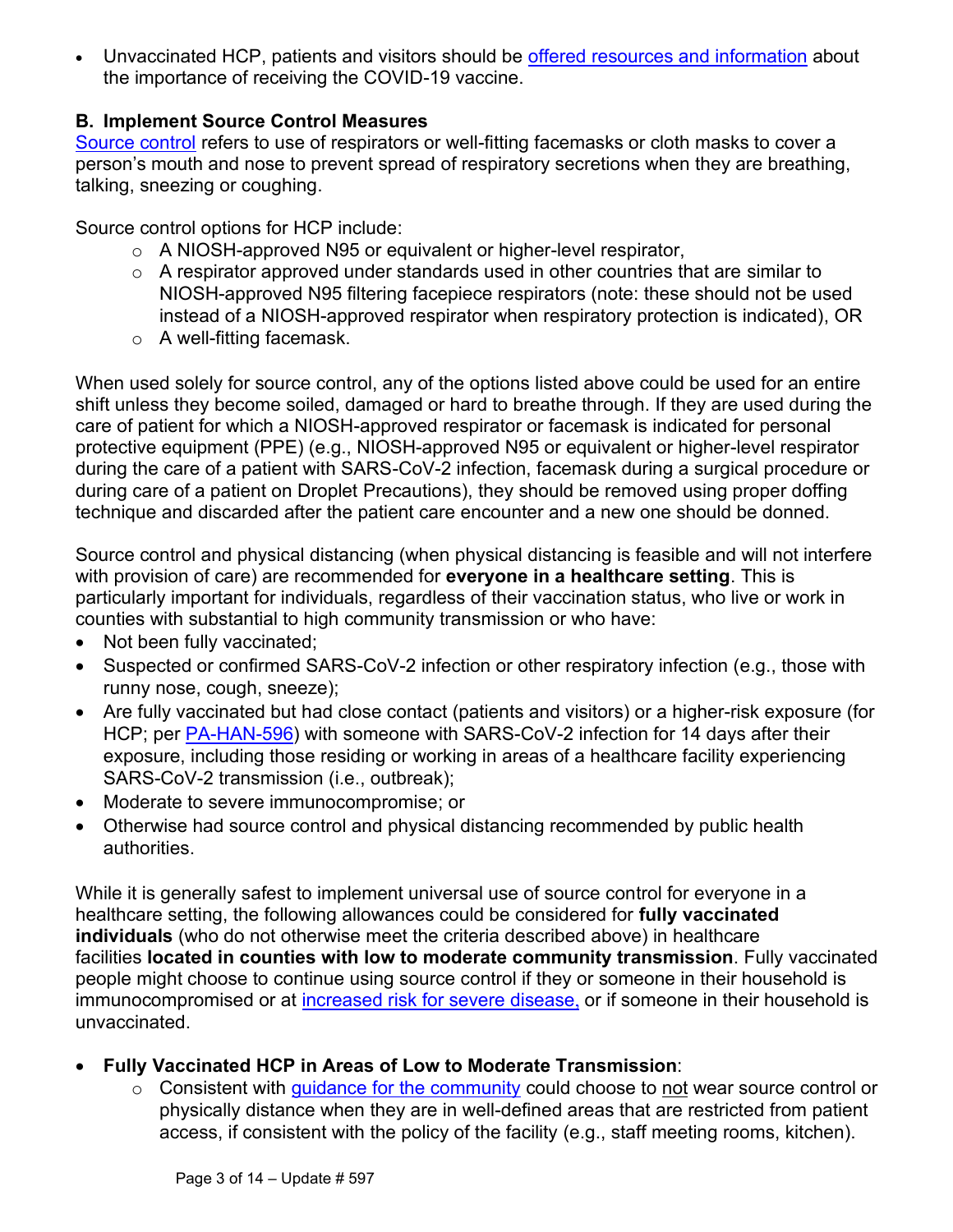- **They should wear source control** when they are in areas of the healthcare facility where they could encounter patients (e.g., hospital cafeteria, common halls/corridors or reception desks, even if patients aren't there at the time).
- **Patient Visitation in Areas of Low to Moderate Transmission:**
	- o **Indoor visitation** (in single-person rooms; in multi-person rooms when roommates are not present; or in designated visitation areas when others are not present): The safest practice is for patients and visitors to wear source control and physically distance, particularly if either the patient or the visitors are at risk for severe disease or are unvaccinated.
		- If the patient and all their visitor(s) are fully vaccinated, they can choose not to wear source control and to have physical contact.
		- Visitors should wear source control when around other patients or HCP, regardless of vaccination status.
	- o **Outdoor Visitation**: If either the patient or a visitor is unvaccinated, they should wear source control and physically distance. In general, fully vaccinated people do not need to wear a mask outdoors. Fully vaccinated people might choose to wear a mask in crowded outdoor settings or if they or someone in their household is immunocompromised.
- **Fully Vaccinated Residents in Nursing Homes in Areas of Low to Moderate Transmission:**
	- o Nursing homes are healthcare settings, but they also serve as a home for long-stay residents and quality of life should be balanced with risks for transmission. In light of this, consideration could be given to allowing asymptomatic fully vaccinated residents who have not been exposed to COVID-19 in the previous 14 days, to not use source control when in communal areas of the facility; however, residents at [increased risk for](https://www.cdc.gov/coronavirus/2019-ncov/need-extra-precautions/people-with-medical-conditions.html)  [severe disease](https://www.cdc.gov/coronavirus/2019-ncov/need-extra-precautions/people-with-medical-conditions.html) should still consider continuing to practice physical distancing and use of source control.
- **C. Implement Universal Use of Personal Protective Equipment for HCP in Areas of Substantial or High Transmission**

If SARS-CoV-2 infection is not suspected in a patient presenting for care (based on symptom and exposure history), HCP working in facilities located in [counties](https://covid.cdc.gov/covid-data-tracker/#county-view) with **substantial or high transmission** should also use PPE as described below:

- NIOSH-approved N95 or equivalent or higher-level respirators should be used instead of a facemask for:
	- o All aerosol-generating procedures (refer to [Which procedures are considered aerosol](https://www.cdc.gov/coronavirus/2019-ncov/hcp/faq.html#Infection-Control)  [generating procedures in healthcare settings?](https://www.cdc.gov/coronavirus/2019-ncov/hcp/faq.html#Infection-Control) ).
	- $\circ$  All surgical procedures that might pose higher risk for transmission if the patient has COVID-19 (e.g., that generate potentially infectious aerosols or involving anatomic regions where viral loads might be higher, such as the nose and throat, oropharynx, respiratory tract).
- Facilities could consider use of NIOSH-approved N95 or equivalent or higher-level respirators for HCP working in other situations where multiple risk factors for transmission are present. One example might be if the patient is unvaccinated, unable to use source control, and the area is poorly ventilated.
- Eye protection (i.e., goggles or a face shield that covers the front and sides of the face) should be worn during all patient care encounters.

### **D. Encourage Physical Distancing**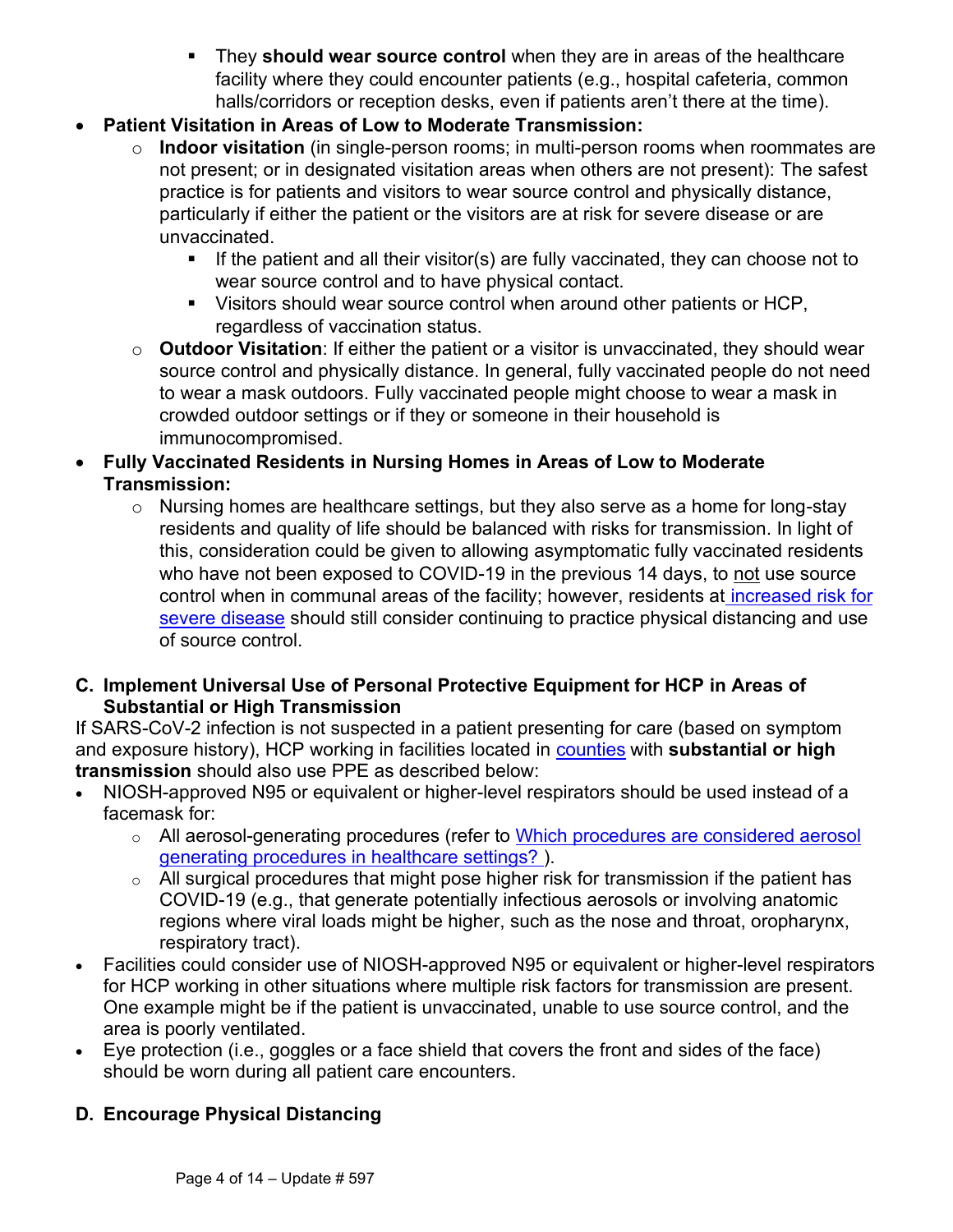In situations when unvaccinated patients could be in the same space (e.g., waiting rooms, cafeterias, dialysis treatment room), arrange seating so that patients can sit at least 6 feet apart, especially in counties with substantial or high transmission. This might require scheduling appointments to limit the number of patients in waiting rooms, treatment areas or participating in group activities.

# **E. Optimize the Use of Engineering Controls and Indoor Air Quality**

- Optimize the use of engineering controls to reduce or eliminate exposures by shielding HCP and other patients from infected individuals (e.g., physical barriers at reception/triage locations and dedicated pathways to guide symptomatic patients through waiting rooms and triage areas).
- Explore options, in consultation with facility engineers, to improve ventilation delivery and indoor air quality in all shared spaces.
	- $\circ$  Guidance on ensuring that ventilation systems are operating properly is available in the following resources:
		- [Guidelines for Environmental Infection Control in Health-Care Facilities](https://www.cdc.gov/infectioncontrol/guidelines/environmental/background/air.html)
		- **EXEDENT [American Society of Heating, Refrigerating and Air-Conditioning Engineers;](https://www.ashrae.org/technical-resources/bookstore/health-care-facilities-resources)** (ASHRAE) resources for healthcare facilities, which also provides [COVID-19](https://www.ashrae.org/technical-resources/healthcare)  [technical resources for healthcare facilities;](https://www.ashrae.org/technical-resources/healthcare) and
		- **EXECTED [Ventilation in Buildings,](https://www.cdc.gov/coronavirus/2019-ncov/community/ventilation.html) which includes options for non-clinical spaces in** healthcare facilities.

### **F. Perform SARS-CoV-2 Testing**

- Anyone with even mild symptoms of COVID-19, **regardless of vaccination status**, should receive a [viral test](https://www.cdc.gov/coronavirus/2019-ncov/symptoms-testing/testing.html) as soon as possible.
- Testing is not recommended for asymptomatic HCP who have recovered from SARS-CoV-2 infection in the prior 90 days.
- Asymptomatic HCP with a higher-risk exposure (per [PA-HAN-596\)](https://www.health.pa.gov/topics/Documents/HAN/2021-596-9-16-UPD-Work%20Restrict.pdf) and patients with close contact with someone with SARS-CoV-2 infection, **regardless of vaccination status**, should have a series of two viral tests for SARS-CoV-2 infection.
	- o **If the date of a discrete exposure is known**, testing is recommended immediately (but not earlier than 2 days after the exposure) and, if negative, again 5–7 days after the exposure.
	- o **If the date of a discrete exposure is NOT known** (for example, a household exposure with an undefined start date), testing is recommended immediately and, if negative, again 5–7 days after the first test. If the exposure is ongoing, as often occurs in household exposure, additional testing may be warranted.
- Guidance for work restrictions for HCP with higher-risk exposures are in [PA-HAN-596.](https://www.health.pa.gov/topics/Documents/HAN/2021-596-9-16-UPD-Work%20Restrict.pdf)
- Guidance for use of Transmission-Based Precautions (quarantine) for patients with close contact with someone with SARS-CoV-2 infection are described in Section 2.
- Testing considerations for healthcare facilities with an outbreak of SARS-CoV-2 are described below for dialysis, hospital, outpatient, dental and other healthcare facility types.
	- $\circ$  For long-term care facilities refer to [PA-HAN-570](https://www.health.pa.gov/topics/Documents/HAN/2021-570-5-10-UPD-LTCF%20OB%20Response.pdf) or its successor and CMS Guidance for nursing homes [QSO-20-38-NH.](https://www.cms.gov/files/document/qso-20-38-nh-revised.pdf)
- For skilled nursing facilities, conduct routine testing of HCP as outlined in CMS Guidance for nursing homes [QSO-20-38-NH](https://www.cms.gov/files/document/qso-20-38-nh-revised.pdf) for unvaccinated HCP.
- Performance of pre-procedure or pre-admission viral testing is at the discretion of the facility. The yield of this testing for identifying asymptomatic infection is likely low when performed on vaccinated individuals or those in counties with low or moderate transmission. However, these results might continue to be useful in some situations (e.g., when performing higher risk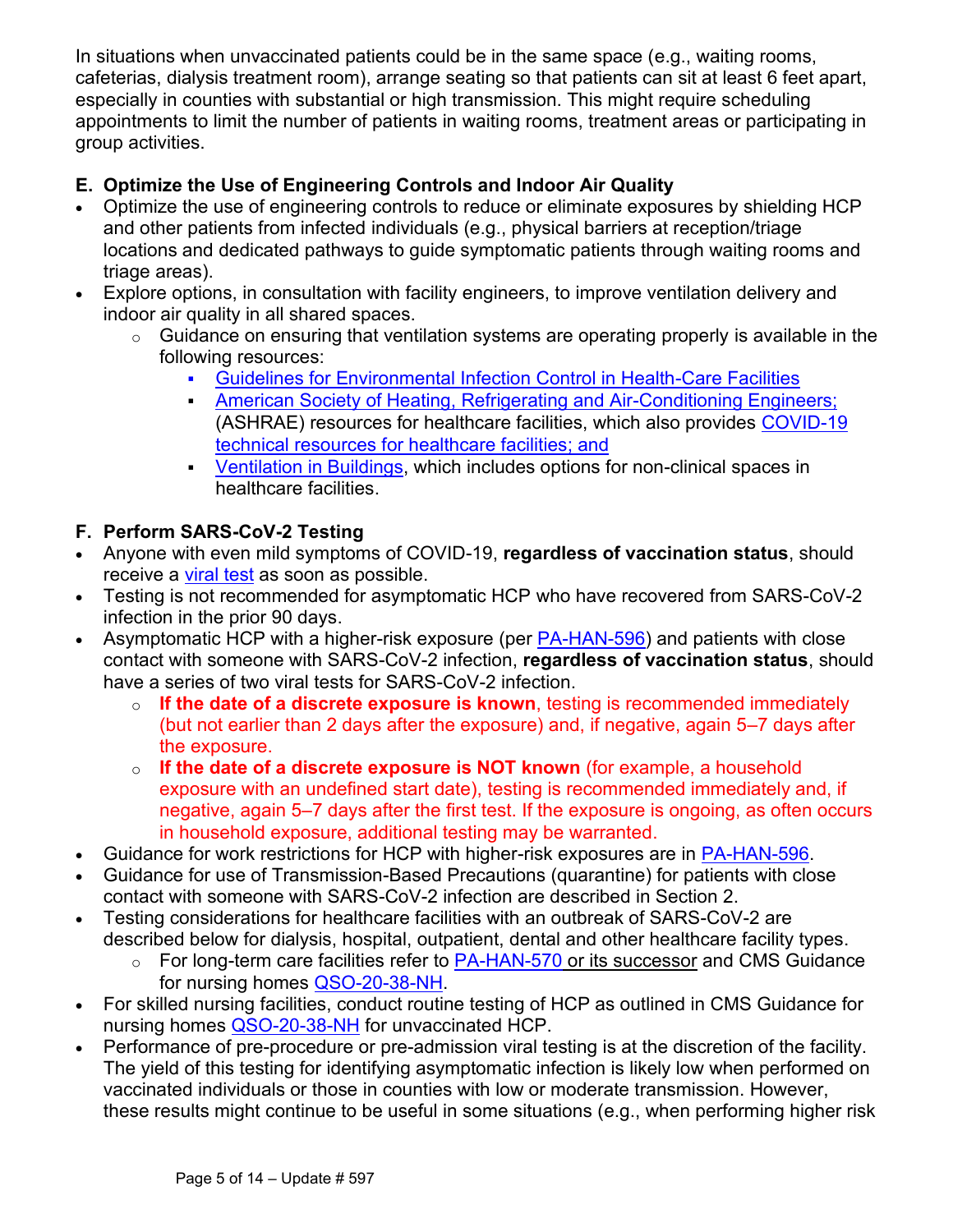procedures on unvaccinated people) to inform the type of infection control precautions used (e.g., room assignment/cohorting, or PPE used).

#### **G. Create a Process to Respond to SARS-CoV-2 Exposures Among HCP and Others**

Healthcare facilities should have a plan for how SARS-CoV-2 exposures in a healthcare facility will be investigated and managed and how contact tracing will be performed. Guidance on assessing the risk for exposed patients and HCP is available in the Healthcare Infection [Prevention and Control FAQs for COVID-19.](https://www.cdc.gov/coronavirus/2019-ncov/hcp/faq.html#Infection-Control)

When an HCP is identified as infected with COVID-19, anyone who had prolonged close contact should be considered potentially exposed. The use of a [facemask](https://www.cdc.gov/coronavirus/2019-ncov/hcp/infection-control-recommendations.html#facemask) for source control and adherence to other recommended IPC measures by the HCP help to reduce, but not eliminate, the risk of transmission. The following should be considered when determining which patients are at higher risk for transmission and might be prioritized for notification, evaluation and testing:

- [Facemask](https://www.cdc.gov/coronavirus/2019-ncov/hcp/infection-control-recommendations.html#facemask) use by the patient Mirroring the risk assessment quidance for healthcare [personnel,](https://www.cdc.gov/coronavirus/2019-ncov/hcp/guidance-risk-assesment-hcp.html) patients not wearing a facemask would likely be at higher risk for infection compared to those that were wearing a facemask.
- Type of interaction that occurred between the patient and infected provider An interaction involving manipulation or prolonged close contact with the patient's eyes, nose, or mouth (e.g., intubation, dental cleaning) likely poses higher risk of transmission to the patient compared to other interactions (e.g., blood pressure check).
- PPE used by infected HCP HCP wearing a  $f_{\text{accept}}$  (or respirator) and face shield that extends down below the chin might have had better source control than wearing only a facemask.
- Current status of patient Is the patient currently admitted to a hospital or long-term care facility? These individuals, if infected, can be at higher risk for severe illness and have the potential to expose large numbers of individuals at risk for severe disease.

If healthcare-associated transmission is suspected or identified, facilities might consider expanded testing of HCP and patients as determined by the distribution and number of cases throughout the facility and ability to identify close contacts. For example, in an outpatient dialysis facility with an open treatment area, testing should ideally include all patients and HCP. Depending on testing resources available or the likelihood of healthcare-associated transmission, facilities may elect to initially expand testing only to HCP and patients on the affected units or departments, or a particular treatment schedule or shift, as opposed to the entire facility. If an expanded testing approach is taken and testing identifies additional infections, testing should be expanded more broadly. If possible, testing should be repeated every 3-7 days until no new cases are identified for at least 14 days.

Guidance for outbreak response in nursing homes is described in [PA-HAN-570](https://www.health.pa.gov/topics/Documents/HAN/2021-570-5-10-UPD-LTCF%20OB%20Response.pdf) or its successor.

Healthcare facilities responding to SARS-CoV-2 transmission within the facility should always notify and follow the recommendations of public health authorities. Outbreak reporting requirements for hospitals in Pennsylvania are given in [PA-HAN-540.](https://www.health.pa.gov/topics/Documents/HAN/2020-PAHAN-540-12-9-HOSPITAL%20OUTBREA.pdf)

### **2. RECOMMENDED INFECTION PREVENTION AND CONTROL (IPC) PRACTICES WHEN CARING FOR A PATIENT EXPOSED TO COVID-19 OR WITH COVID-19 INFECTION**

Guidance in this section applies to all healthcare facilities and may be applicable in nonhealthcare congregate settings. Additional guidance is available for long-term care facilities in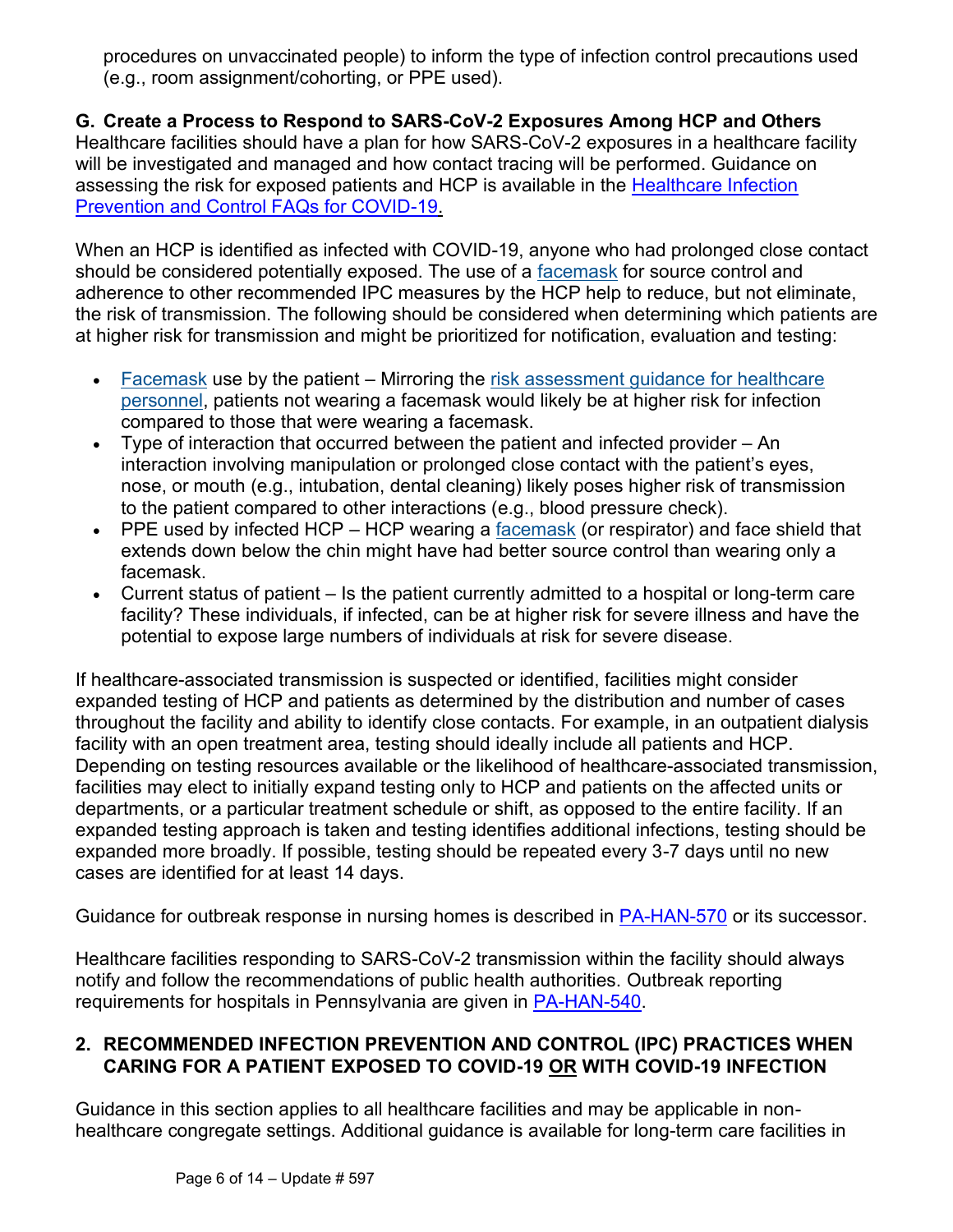[PA-HAN-570](https://www.health.pa.gov/topics/Documents/HAN/2021-570-5-10-UPD-LTCF%20OB%20Response.pdf) and [PA-HAN-568](https://www.health.pa.gov/topics/Documents/HAN/2021-568-4-30-UPD-Core%20Prevention.pdf) or their successors and is designed to add additional elements of protection for vulnerable populations in these facility types.

The IPC recommendations described below apply to:

- Patients with symptoms of COVID-19 (even before results of diagnostic testing);
- Asymptomatic patients who have met the criteria for Transmission-Based Precautions (quarantine) based on [close contact](https://www.cdc.gov/coronavirus/2019-ncov/hcp/infection-control-recommendations.html#closecontact) with someone with SARS-CoV-2 infection; and
- Patients with SARS-CoV-2 infection.

However, quarantined patients and those with suspected infection should NOT be cohorted with patients with confirmed SARS-CoV-2 infection unless they are confirmed to have SARS-CoV-2 infection through testing. Options for shortening the duration of quarantine are provided in [PA-](https://www.health.pa.gov/topics/Documents/HAN/2021-583-7-30-UPD-Fully%20Vaccinated.pdf)[HAN-583,](https://www.health.pa.gov/topics/Documents/HAN/2021-583-7-30-UPD-Fully%20Vaccinated.pdf) although these options are not preferred for healthcare settings.

Note: In general, the following patients who are asymptomatic do not require use of Transmission-Based Precautions (quarantine) for SARS-CoV-2 following [close contact](https://www.cdc.gov/coronavirus/2019-ncov/hcp/infection-control-recommendations.html#closecontact) with someone with SARS-CoV-2 infection:

- A. Fully vaccinated patients; or
- B. Patients who have had SARS-CoV-2 infection in the last 90 days.

However, there may be circumstances when Transmission-Based Precautions (quarantine) for these patients might be recommended (e.g., patient is moderately to severely immunocompromised, or if the initial diagnosis of SARS-CoV-2 infection might have been based on a false positive test result). In the event of ongoing transmission within a facility that is not controlled with initial interventions, strong consideration should be given to use of quarantine for fully vaccinated patients on affected units and work restriction of fully vaccinated HCP with higher-risk exposures. Facilities should follow additional recommendations made by the local public health department in response to an epidemiologic assessment.

### **A. Patient Placement**

- Place a patient with suspected or confirmed SARS-CoV-2 infection in a single-person room. The door should be kept closed (if safe to do so). The patient should have a dedicated bathroom.
- Facilities could consider designating entire units within the facility, with dedicated HCP, to care for patients with SARS-CoV-2 infection. Dedicated means that HCP are assigned to care only for these patients during their shifts.
	- $\circ$  Only patients with the same respiratory pathogen should be housed in the same room.
- Limit transport and movement of the patient outside of the room to medically essential purposes.
- Communicate information about patients with suspected or confirmed SARS-CoV-2 infection to appropriate personnel before transferring them to other departments in the facility (e.g., radiology) and to other healthcare facilities.

### **B. Personal Protective Equipment**

- HCP who enter the room of a patient with suspected or confirmed SARS-CoV-2 infection should adhere to [Standard Precautions](https://www.cdc.gov/hicpac/recommendations/core-practices.html) and use a NIOSH-approved N95 or equivalent or higher-level respirator, gown, gloves, and eye protection (i.e., goggles or a face shield that covers the front and sides of the face). This is also known as Transmission-based Precautions for COVID-19.
- Additional information about using PPE is available from CDC in Protecting Healthcare [Personnel.](https://www.cdc.gov/hai/prevent/ppe.html)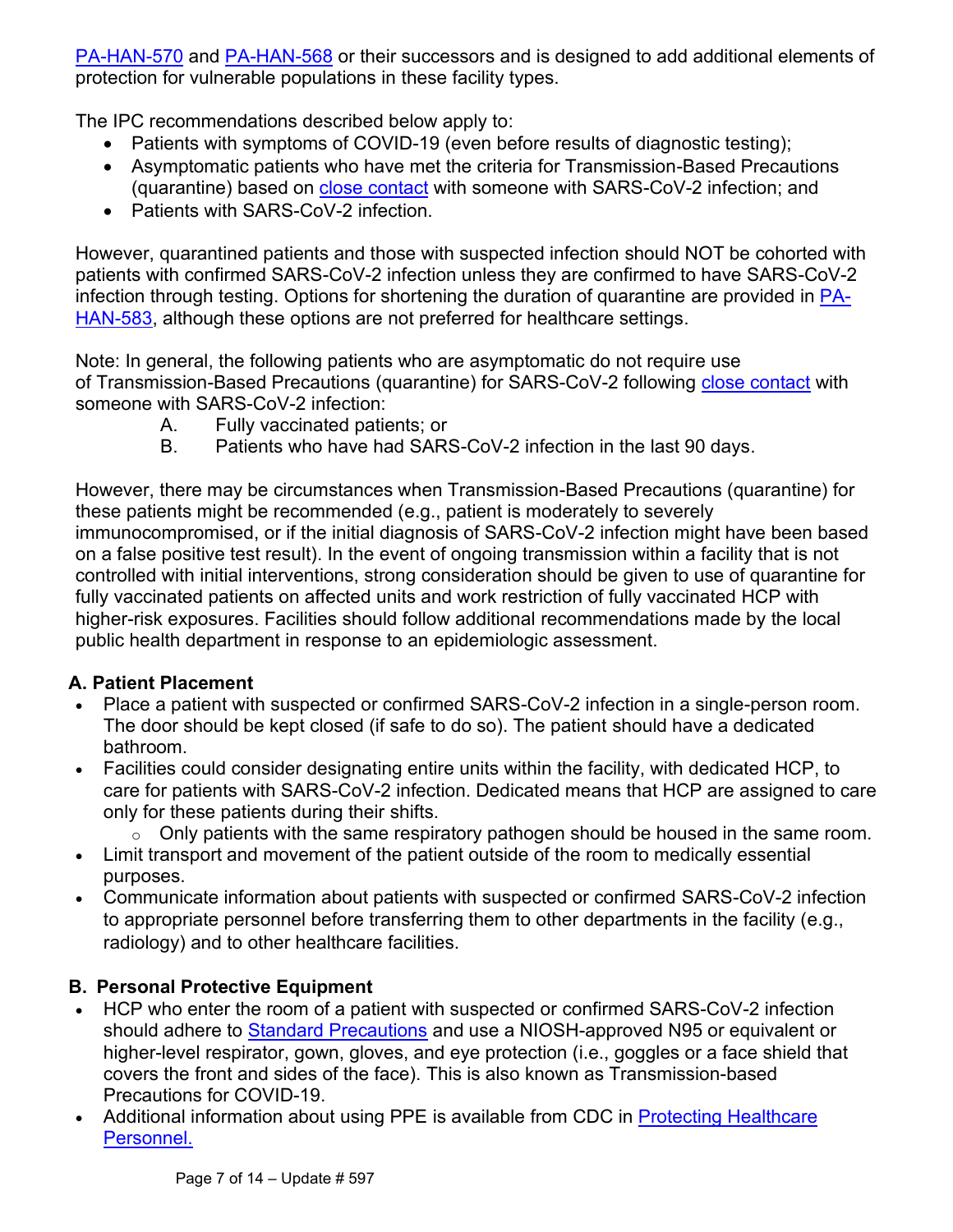### **C. Aerosol Generating Procedures (AGPs)**

- Procedures that could [generate infectious aerosols](https://www.cdc.gov/coronavirus/2019-ncov/hcp/faq.html#Infection-Control) should be performed cautiously and avoided if appropriate alternatives exist.
- AGPs should take place in an airborne infection isolation room (AIIR), if possible.
- The number of HCP present during the procedure should be limited to only those essential for patient care and procedure support. Visitors should not be present for the procedure.

### **D. Visitation**

- For the safety of the visitor, in general, patients should be encouraged to limit in-person visitation while they are infectious. However, facilities should adhere to local, state, and federal regulations related to visitation and act in accordance with their facility's written policy. Visitation guidance for [nursing homes](https://www.cms.gov/medicareprovider-enrollment-and-certificationsurveycertificationgeninfopolicy-and-memos-states-and/nursing-home-visitation-covid-19-revised) and [intermediate care facilities for individuals](https://www.cms.gov/files/document/qso-21-14-icf-iid-prtf.pdf)  [with intellectual disabilities and psychiatric residential treatment facilities](https://www.cms.gov/files/document/qso-21-14-icf-iid-prtf.pdf) is available from **CMS** 
	- $\circ$  Counsel patients and their visitor(s) about the risks of an in-person visit.
	- $\circ$  Encourage use of alternative mechanisms for patient and visitor interactions such as video-call applications on cell phones or tablets, when appropriate.
- Facilities should provide instruction, before visitors enter the patient's room, on hand hygiene, limiting surfaces touched, and use of PPE according to current facility policy.
- Visitors should be instructed to only visit the patient's room. They should minimize their time spent in other locations in the facility.

### **E. Duration of Transmission-Based Precautions**

A symptom-based strategy for discontinuing Transmission-Based Precautions is preferred in most clinical situations.

The criteria for the **symptom-based strategy** are:

#### *Patients with mild to moderate illness who are not moderately to severely immunocompromised:*

- At least 10 days have passed since symptoms first appeared,
- At least 24 hours have passed since last fever without the use of fever-reducing medications, and
- Symptoms (e.g., cough, shortness of breath) have improved.

#### *Patients who were asymptomatic throughout their infection and are not moderately to severely immunocompromised:*

• At least 10 days have passed since the date of their first positive viral diagnostic test.

#### *Patients with severe to critical illness or who are moderately to severely immunocompromised:*

- At least 10 days and up to 20 days have passed since symptoms first appeared,
- At least 24 hours have passed since last fever without the use of fever-reducing medications, and
- Symptoms (e.g., cough, shortness of breath) have improved.
- Consider consultation with infection control experts.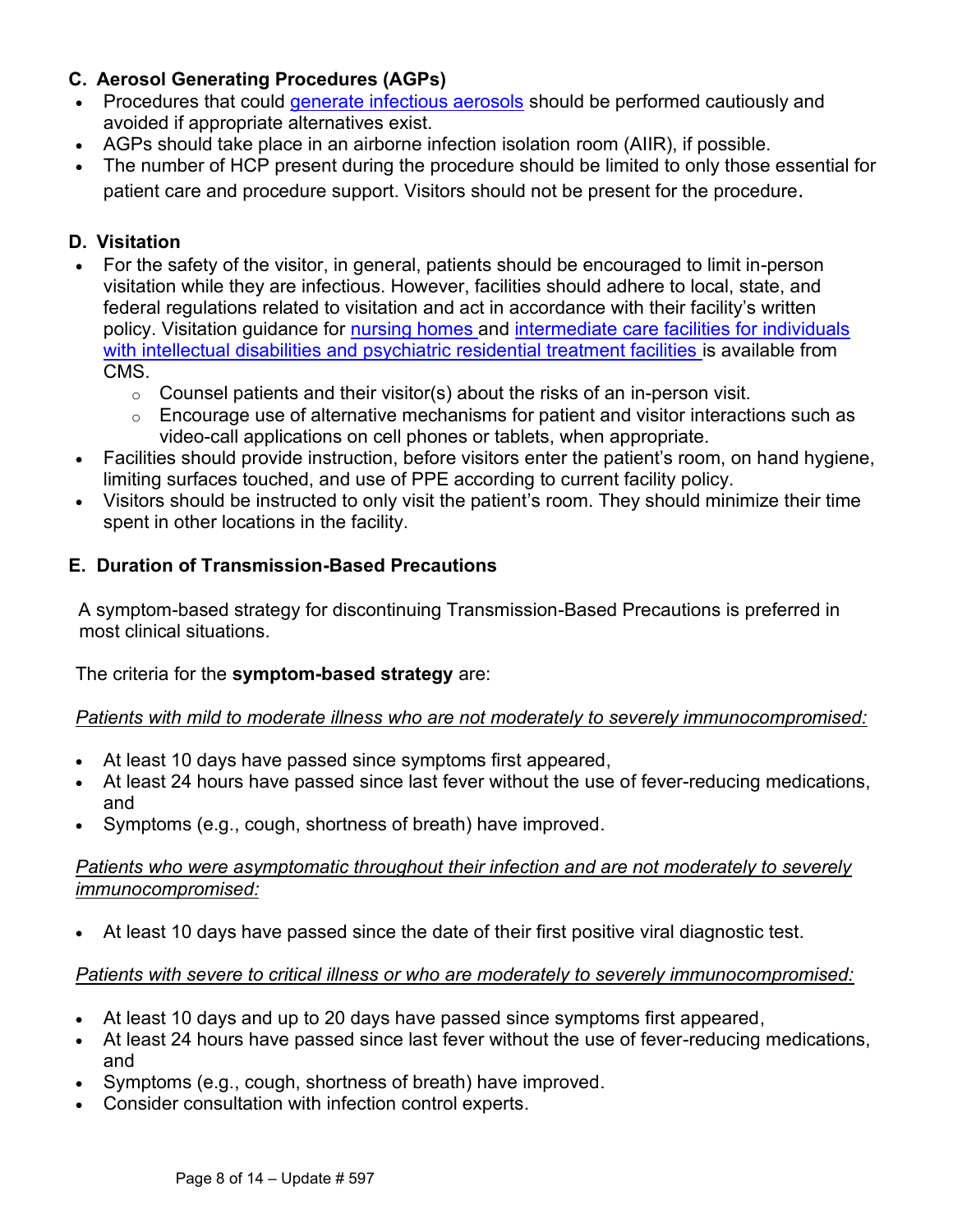A test-based strategy could be considered for some patients (e.g., those who are moderately to severely immunocompromised) in consultation with local infectious diseases experts if concerns exist over the patient being infectious for more than 20 days. [Limitations of the test-based](https://www.cdc.gov/coronavirus/2019-ncov/hcp/duration-isolation.html)  [strategy](https://www.cdc.gov/coronavirus/2019-ncov/hcp/duration-isolation.html) are described elsewhere.

The criteria for the **test-based strategy** are:

#### *Patients who are symptomatic:*

- Resolution of fever without the use of fever-reducing medications,
- Symptoms (e.g., cough, shortness of breath) have improved, and
- Results are negative from at least two consecutive respiratory specimens collected ≥24 hours apart (total of two negative specimens) tested using an FDA-authorized laboratory-based NAAT to detect SARS-CoV-2 RNA. See Interim Guidelines for Collecting, Handling, and Testing Clinical Specimens for 2019 Novel Coronavirus (2019-nCoV).

#### *Patients who are not symptomatic:*

• Results are negative from at least two consecutive respiratory specimens collected ≥24 hours apart (total of two negative specimens) tested using an FDA-authorized laboratory-based NAAT to detect SARS-CoV-2 RNA. See [Interim Guidelines for Collecting, Handling, and](https://www.cdc.gov/coronavirus/2019-ncov/lab/guidelines-clinical-specimens.html)  [Testing Clinical Specimens for 2019 Novel Coronavirus \(2019-nCoV\).](https://www.cdc.gov/coronavirus/2019-ncov/lab/guidelines-clinical-specimens.html)

The decision to discontinue empiric Transmission-Based Precautions by excluding the diagnosis of current SARS-CoV-2 infection for a patient with suspected SARS-CoV-2 infection can be made based upon having negative results from at least one respiratory specimen tested using an FDA-authorized [COVID-19 viral test.](https://www.cdc.gov/coronavirus/2019-ncov/hcp/testing-overview.html)

- If a higher level of clinical suspicion for SARS-CoV-2 infection exists, consider maintaining Transmission-Based Precautions and performing a second test for SARS-CoV-2 RNA.
- If a patient suspected of having SARS-CoV-2 infection is never tested, the decision to discontinue Transmission-Based Precautions can be made using the symptom-based strategy described above.

Ultimately, clinical judgement and suspicion of SARS-CoV-2 infection determine whether to continue or discontinue empiric Transmission-Based Precautions.

#### **Discharge of Patients with COVID-19 from a Healthcare Facility**

Patients should be discharged from the healthcare facility whenever clinically indicated.

- If discharged to home
	- $\circ$  [Isolation](https://www.cdc.gov/coronavirus/2019-ncov/your-health/quarantine-isolation.html) should be maintained at home if the patient returns home before discontinuation of Transmission-Based Precautions. Information on ending home isolation can be found [here.](https://www.cdc.gov/coronavirus/2019-ncov/hcp/disposition-in-home-patients.html)
- If discharged to a skilled nursing facility or other long-term care facility (e.g., personal care home, assisted living facility)
	- o The receiving facility should be made aware of the COVID diagnosis and information provided on the status of isolation (i.e., completed on day x).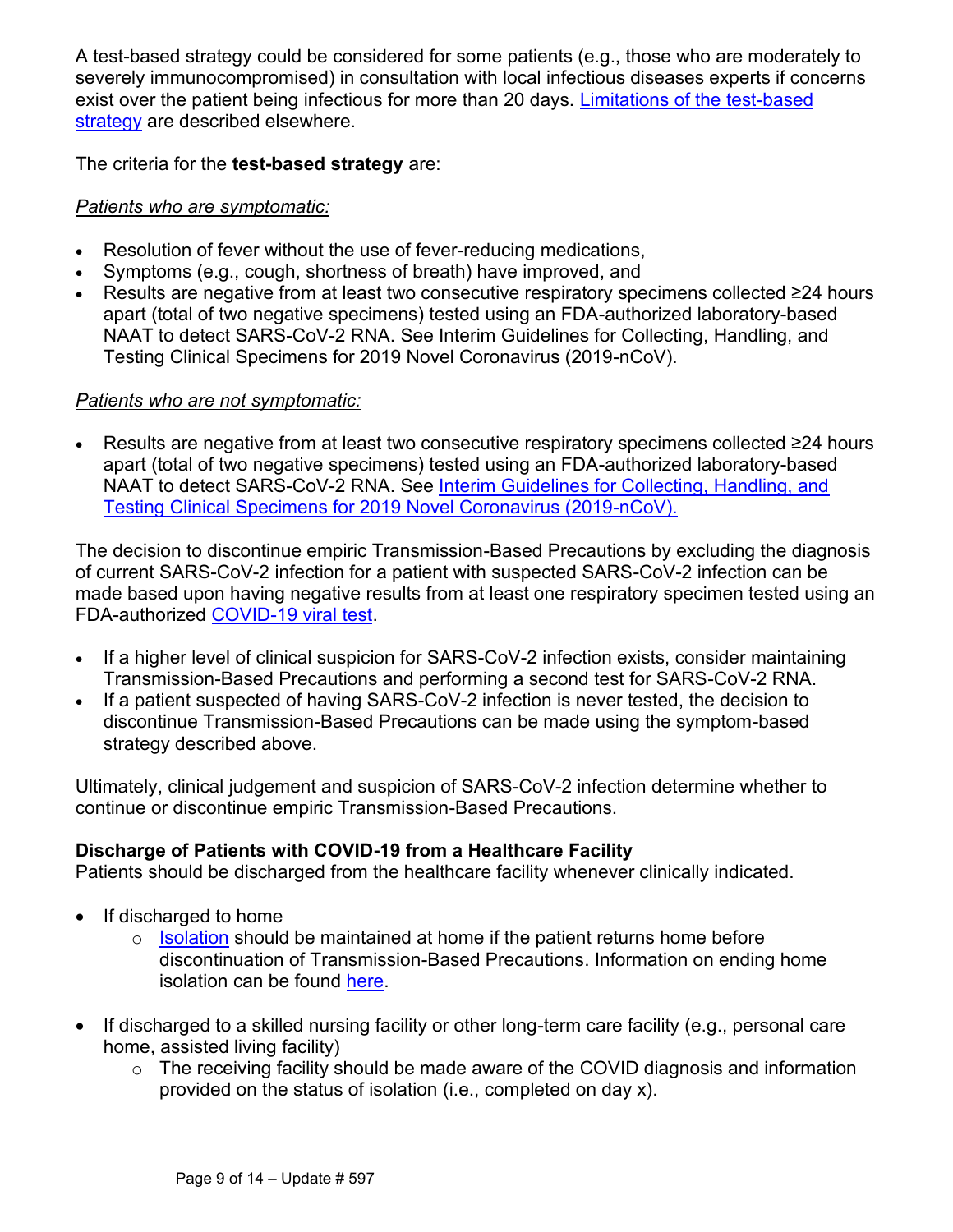### **F. Environmental Infection Control**

- Dedicated medical equipment should be used when caring for a patient with suspected or confirmed SARS-CoV-2 infection.
	- $\circ$  All non-dedicated, non-disposable medical equipment used for that patient should be cleaned and disinfected according to manufacturer's instructions and facility policies before use on another patient.
- Routine cleaning and disinfection procedures (e.g., using cleaners and water to pre-clean surfaces prior to applying an EPA-registered, hospital-grade disinfectant to frequently touched surfaces or objects for appropriate contact times as indicated on the product's label) are appropriate for SARS-CoV-2 in healthcare settings, including those patient-care areas in which aerosol generating procedures are performed.
	- $\circ$  Refer to [List N](https://www.epa.gov/coronavirus/about-list-n-disinfectants-coronavirus-covid-19-0) on the EPA website for EPA-registered disinfectants that kill SARS- $CoV-2$ .
- Management of laundry, food service utensils, and medical waste should be performed in accordance with routine procedures.
- Once the patient has been discharged or transferred, HCP, including environmental services personnel, should refrain from entering the vacated room until sufficient time has elapsed for enough air changes to remove potentially infectious particles [more information (to include important footnotes on its application) on clearance rates under differing ventilation [conditions](https://www.cdc.gov/infectioncontrol/guidelines/environmental/appendix/air.html#tableb1) is available]. After this time has elapsed, the room should undergo appropriate cleaning and surface disinfection before it is returned to routine use.

# **3. SETTING-SPECIFIC CONSIDERATIONS**

In addition to the recommendations described in the guidance above, here are additional considerations for the settings listed below.

### **A. Dialysis Facilities**

### **Considerations for Patient Placement**

- Patients on dialysis with suspected or confirmed SARS-CoV-2 infection or who have reported close contact should be dialyzed in a separate room with the door closed.
	- $\circ$  Hepatitis B isolation rooms can be used if: 1) the patient is hepatitis B surface antigen positive or 2) the facility has no patients on the census with hepatitis B infection who would require treatment in the isolation room.
- If a separate room is not available, patients with confirmed SARS-CoV-2 infection should be cohorted to a specific well-ventilated unit or shift (e.g., consider the last shift of the day). Only patients with confirmed SARS-CoV-2 infection should be cohorted together:
	- $\circ$  In the context of an outbreak or an increase in the number of confirmed SARS-CoV-2 infections at the facility, if a separate shift or unit is not initially available, efforts should be made to create specific shifts or units for patients with confirmed SARS-CoV-2 infection to separate them from patients without SARS-CoV-2 infection.

### **Additional Guidance for Use of Isolation Gowns**

• When caring for patients with suspected or confirmed SARS-CoV-2 infection, gowns should be worn over or instead of the cover gown (e.g., laboratory coat, gown, or apron with incorporate sleeves) that is normally worn by hemodialysis personnel.

### **Cleaning and Disinfecting Dialysis Stations**

• [Current procedures for routine cleaning and disinfection of dialysis stations](https://www.cdc.gov/dialysis/PDFs/collaborative/Env_notes_Feb13.pdf) are appropriate for patients with SARS-CoV-2 infection.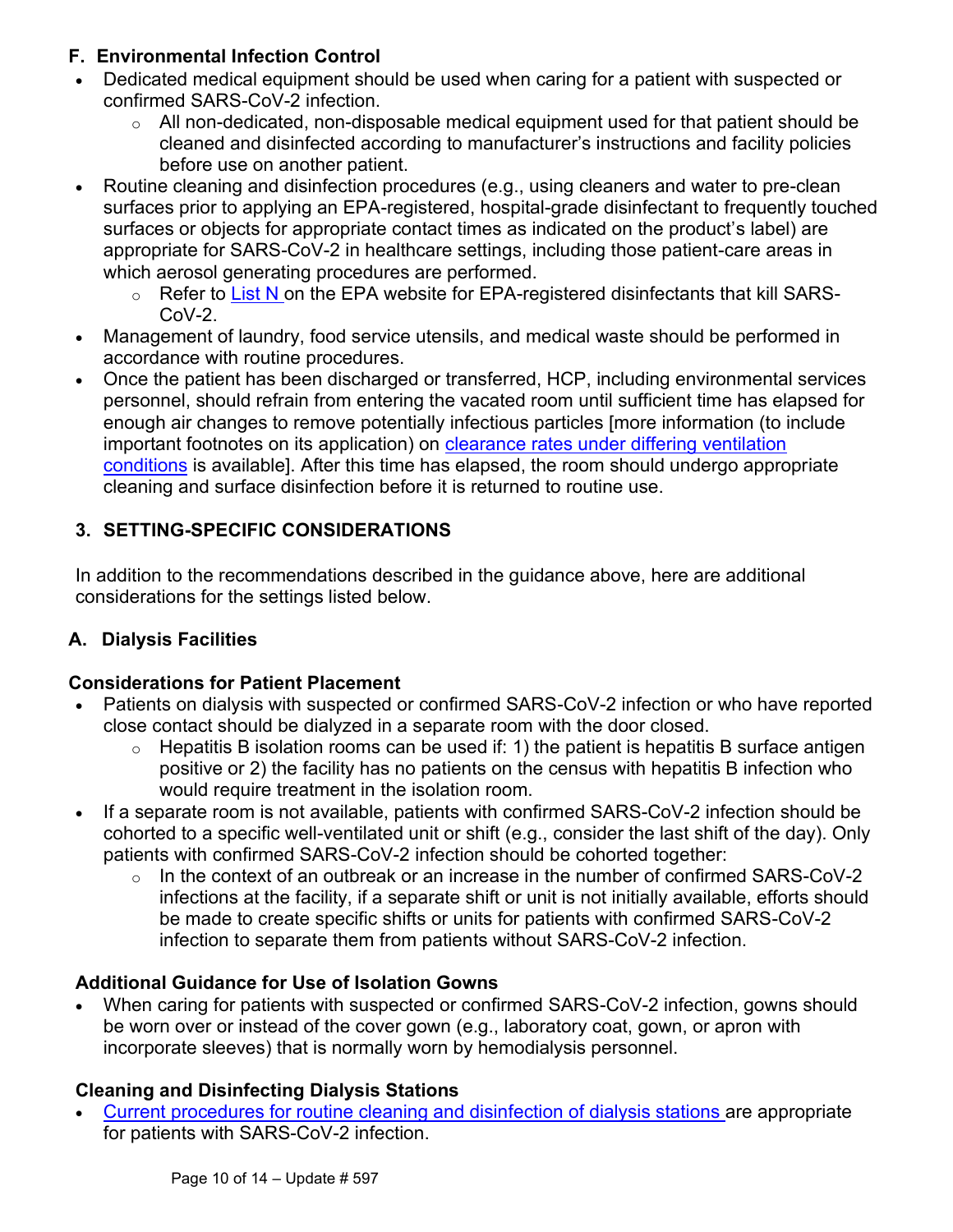• Internal disinfection of dialysis machines is not required immediately after use unless otherwise indicated (e.g., post-blood leak). It should be done according to the dialysis machine manufacturer's instructions (e.g., at the end of the day).

### **B. Emergency Medical Services**

Considerations for vehicle configuration when transporting a patient with suspected or confirmed SARS-CoV-2 infection:

- Isolate the ambulance driver from the patient compartment and keep pass-through doors and windows tightly shut.
- When possible, use vehicles that have isolated driver and patient compartments that can provide separate ventilation to each area.
	- $\circ$  Before entering the isolated driver's compartment, the driver (if they were involved in direct patient care) should remove and dispose of PPE and perform hand hygiene to avoid soiling the compartment.
	- $\circ$  Close the door/window between these compartments before bringing the patient on board.
	- $\circ$  During transport, vehicle ventilation in both compartments should be on nonrecirculated mode to maximize air changes that reduce potentially infectious particles in the vehicle.
	- $\circ$  If the vehicle has a rear exhaust fan, use it to draw air away from the cab, toward the patient-care area, and out the back end of the vehicle.
	- $\circ$  Some vehicles are equipped with a supplemental recirculating ventilation unit that passes air through high-efficiency particulate air (HEPA) filters before returning it to the vehicle. Such a unit can be used to increase the number of air changes per hour (per NIOSH [Health Hazard Evaluation Report 95](https://www.cdc.gov/niosh/docs/2020-119/pdfs/2020-119.pdf?id=10.26616/NIOSHPUB2020119)–0031–2601).
	- o After patient unloading, allowing a few minutes with ambulance module doors open will rapidly dilute airborne viral particles.
- If a vehicle without an isolated driver compartment must be used, open the outside air vents in the driver area and turn on the rear exhaust ventilation fans to the highest setting to create a pressure gradient toward the patient area.
	- $\circ$  Before entering the driver's compartment, the driver (if they were involved in direct patient care) should remove their gown, gloves and eye protection and perform hand hygiene to avoid soiling the compartment. They should continue to wear their NIOSHapproved N95 or equivalent or higher-level respirator.

Additional considerations when performing AGPs on patients with suspected or confirms SARS-CoV-2 infection:

- If possible, consult with medical control before performing AGPs for specific guidance.
- Bag valve masks (BVMs) and other ventilatory equipment should be equipped with HEPA filtration to filter expired air.
- EMS systems should consult their ventilator equipment manufacturer to confirm appropriate filtration capability and the effect of filtration on positive-pressure ventilation.
- If possible, the rear doors of the stationary transport vehicle should be opened, and the HVAC system should be activated during AGPs. This should be done away from pedestrian traffic.
- If possible, discontinue AGPs prior to entering the destination facility or communicate with receiving personnel that AGPs are being implemented.

# **C. Dental Facilities**

• Dental healthcare personnel (DHCP) should regularly consult their state [dental board](https://www.dentalboards.org/state-dental-board-list) and state or local health departments for current information and recommendations and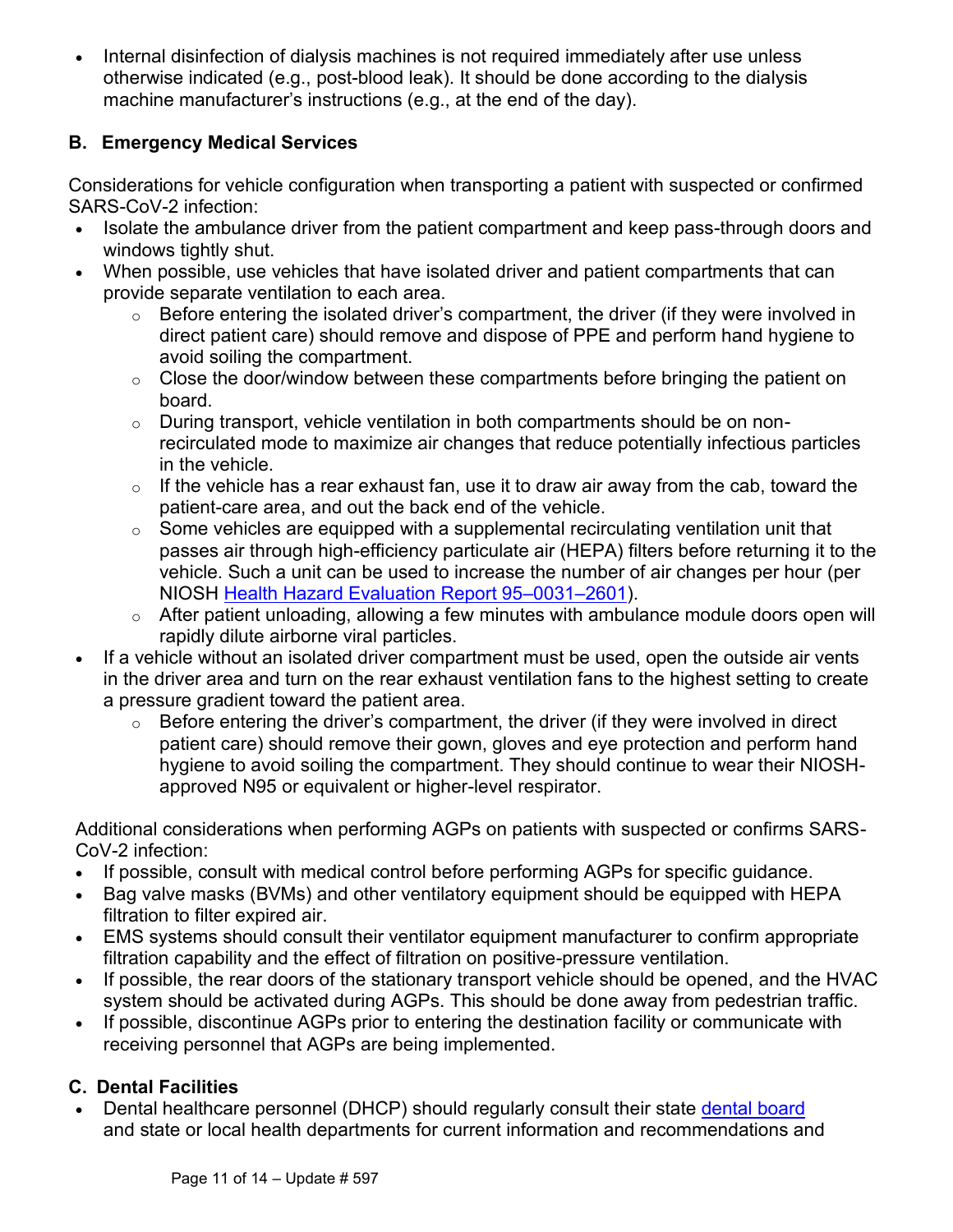requirements specific to their jurisdictions, which might change based on level of community [transmission in the county where their healthcare facility is located.](https://covid.cdc.gov/covid-data-tracker/#county-view)

- Postpone all non-urgent dental treatment for: 1) patients with suspected or confirmed SARS-CoV-2 infection until they meet criteria to discontinue Transmission-Based Precautions and 2) patients who meet criteria for quarantine until they complete quarantine.
	- o Dental care for these patients should only be provided if medically necessary. Follow all recommendations for care and placement for patients with suspected or confirmed SARS-CoV-2 infection.
	- $\circ$  If a patient has a fever strongly associated with a dental diagnosis (e.g., pulpal and periapical dental pain and intraoral swelling are present) but no other symptoms consistent with COVID-19 are present, dental care can be provided following the practices recommended for routine health care during the pandemic.
- When performing aerosol generating procedures on patients who are not suspected or confirmed to have SARS-CoV-2 infection, ensure that DHCP correctly wear the recommended PPE (including a NIOSH-approved N95 or equivalent or higher-level respirator in counties with substantial or high levels of transmission) and use mitigation methods such as four-handed dentistry, high evacuation suction, and dental dams to minimize droplet spatter and aerosols.
	- o Commonly used dental equipment known to create aerosols and airborne contamination include ultrasonic scaler, high-speed dental handpiece, air/water syringe, air polishing, and air abrasion.
- Dental treatment should be provided in individual patient rooms whenever possible.
- For dental facilities with open floor plans, to prevent the spread of pathogens there should be:
	- o At least 6 feet of space between patient chairs.
	- o Physical barriers between patient chairs. Easy-to-clean floor-to-ceiling barriers will enhance effectiveness of portable HEPA air filtration systems (check to make sure that extending barriers to the ceiling will not interfere with fire sprinkler systems).
	- $\circ$  Operatories should be oriented parallel to the direction of airflow if possible.
	- $\circ$  Where feasible, consider patient orientation carefully, placing the patient's head near the return air vents, away from pedestrian corridors, and toward the rear wall when using vestibule-type office layouts.
	- $\circ$  Ensure to account for the time required to clean and disinfect operatories between patients when calculating your daily patient volume.

#### **D. Nursing Homes**

Additional considerations for nursing homes are available in [PA-HAN-568](https://www.health.pa.gov/topics/Documents/HAN/2021-568-4-30-UPD-Core%20Prevention.pdf) and [PA-HAN-570](https://www.health.pa.gov/topics/Documents/HAN/2021-570-5-10-UPD-LTCF%20OB%20Response.pdf) or their successors.

#### **DEFINITIONS:**

**Healthcare Personnel (HCP):** HCP refers to all paid and unpaid persons serving in healthcare settings who have the potential for direct or indirect exposure to patients or infectious materials, including body substances (e.g., blood, tissue, and specific body fluids); contaminated medical supplies, devices, and equipment; contaminated environmental surfaces; or contaminated air. HCP include, but are not limited to, emergency medical service personnel, nurses, nursing assistants, physicians, technicians, therapists, phlebotomists, pharmacists, students and trainees, contractual staff not employed by the healthcare facility, and persons not directly involved in patient care, but who could be exposed to infectious agents that can be transmitted in the healthcare setting (e.g., clerical, dietary, environmental services, laundry, security, engineering and facilities management, administrative, billing, and volunteer personnel).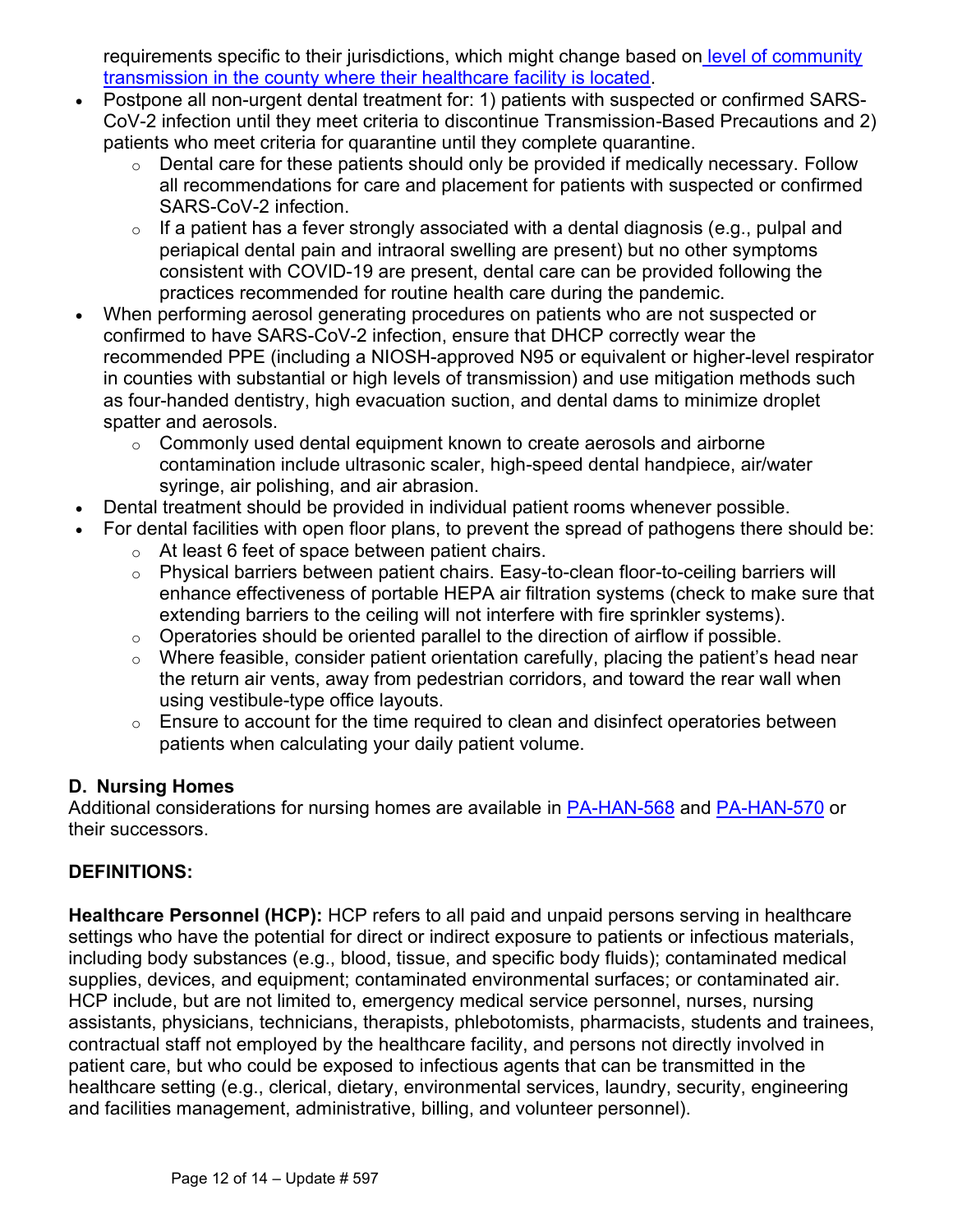**Healthcare settings:** refers to places where healthcare is delivered and includes, but is not limited to, acute care facilities, long-term acute-care facilities, inpatient rehabilitation facilities, nursing homes, home healthcare, vehicles where healthcare is delivered (e.g., mobile clinics), and outpatient facilities, such as dialysis centers, physician offices, dental offices, and others.

**Source control:** Use of well-fitting cloth masks, facemasks, or respirators to cover a person's mouth and nose to prevent spread of respiratory secretions when they are breathing, talking, sneezing, or coughing. Cloth masks, facemasks, and respirators should not be placed on children under age 2, anyone who cannot wear one safely, such as someone who has a disability or an underlying medical condition that precludes wearing a cloth mask, facemask, or respirator safely, or anyone who is unconscious, incapacitated, or otherwise unable to remove their cloth mask, facemask, or respirator without assistance. Face shields alone are not recommended for source control.

**Cloth mask:** Textile (cloth) covers that are intended primarily for source control in the community. **They are not personal protective equipment (PPE) appropriate for use by healthcare personnel as the degree to which cloth masks protect the wearer might vary.** Guidance on design, use, and maintenance of cloth masks is [available.](https://www.cdc.gov/coronavirus/2019-ncov/prevent-getting-sick/diy-cloth-face-coverings.html)

**Facemask:** Facemasks are PPE and are often referred to as surgical masks or procedure masks. Use facemasks according to product labeling and local, state, and federal requirements. FDAcleared surgical masks are designed to protect against splashes and sprays and are prioritized for use when such exposures are anticipated, including surgical procedures. Facemasks that are not regulated by FDA, such as some procedure masks, which are typically used for isolation purposes, may not provide protection against splashes and sprays.

**Respirator:** A respirator is a personal protective device that is worn on the face, covers at least the nose and mouth, and is used to reduce the wearer's risk of inhaling hazardous airborne particles (including dust particles and infectious agents), gases, or vapors. Respirators are certified by the CDC/NIOSH, including those intended for use in healthcare.

#### **Airborne Infection Isolation Rooms (AIIRs):**

- AIIRs are single-patient rooms at negative pressure relative to the surrounding areas, and with a minimum of 12 air changes per hour (6 air changes per hour are allowed for AIIRs last renovated or constructed prior to 1997.
- Air from these rooms should be exhausted directly to the outside or be filtered through a high-efficiency particulate air (HEPA) filter directly before recirculation.
- Room doors should be kept closed except when entering or leaving the room, and entry and exit should be minimized.
- Facilities should monitor and document the proper negative-pressure function of these rooms.

**Fully vaccinated** is defined in the CDC [Interim Public Health Recommendations for Fully](https://www.cdc.gov/coronavirus/2019-ncov/vaccines/fully-vaccinated-guidance.html)  [Vaccinated People.](https://www.cdc.gov/coronavirus/2019-ncov/vaccines/fully-vaccinated-guidance.html)

**Unvaccinated** refers to a person who does not fit the definition of "fully vaccinated," including people whose vaccination status is not known, for the purposes of this guidance.

**Immunocompromised:** For the purposes of this guidance, moderate to severely immunocompromising conditions include, but might not be limited to, those defined in the CDC [Interim Clinical Considerations for Use of COVID-19 Vaccines.](https://www.cdc.gov/vaccines/covid-19/clinical-considerations/covid-19-vaccines-us.html?CDC_AA_refVal=https%3A%2F%2Fwww.cdc.gov%2Fvaccines%2Fcovid-19%2Finfo-by-product%2Fclinical-considerations.html)